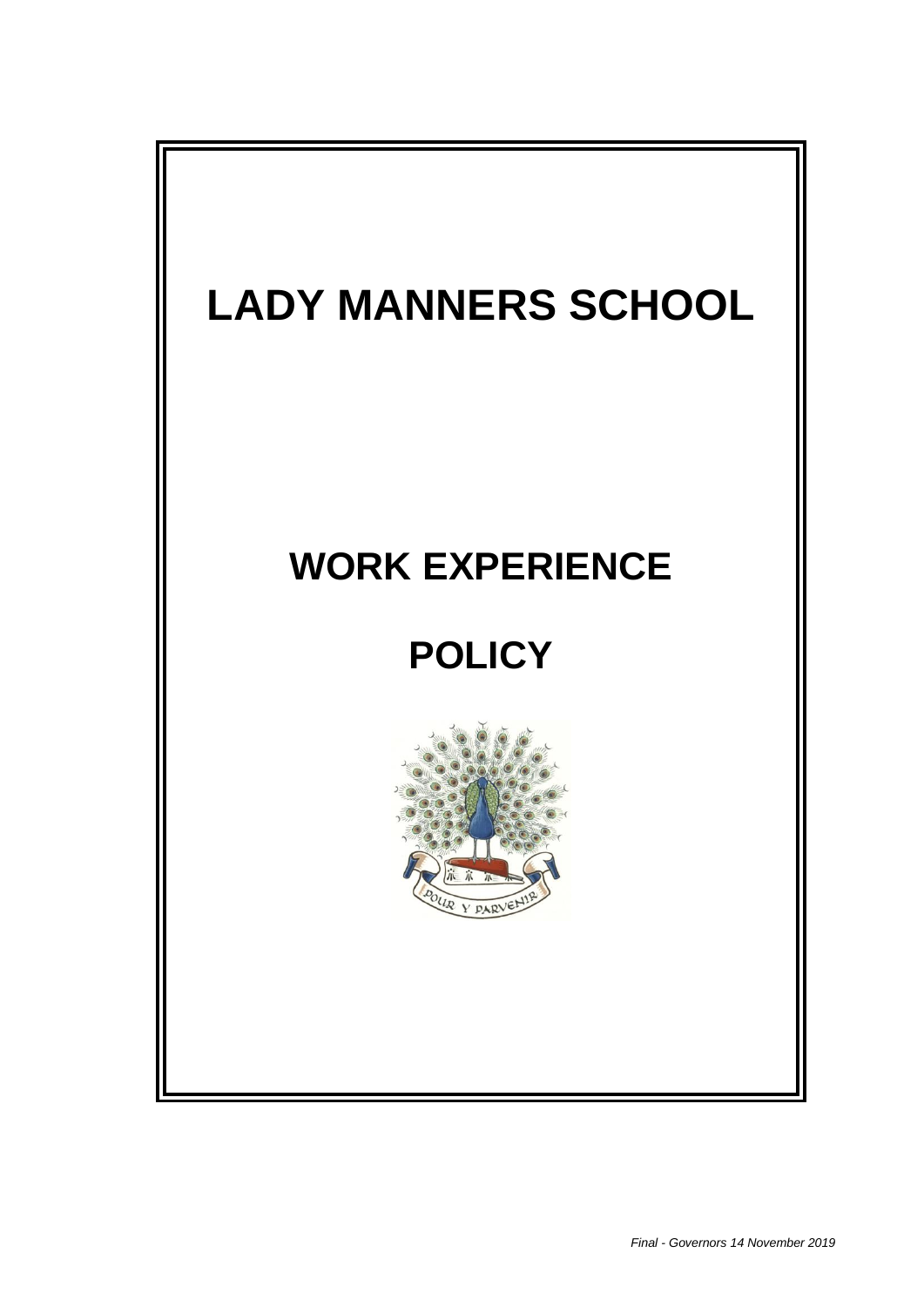## **AIMS STATEMENT**

At Lady Manners School we strive to attain the highest standards in our work, have respect for others and develop our individual talents.

## **1. DEFINITION OF WORK EXPERIENCE**

An approved and authorised placement on an employer's premises at which a student carries out a particular task or duty, more or less as would an employee, but with emphasis on the learning aspects of the experience.

# **2. WORK EXPERIENCE AT LADY MANNERS SCHOOL**

#### **2.1 Student Personal Development**

Work experience is a significant element of the Lady Manners School Employability and Work Related learning programme. This aims to further equip students with the skills to become active citizens and to develop key employability skills for the workplace. It also offers the opportunity to students to test out future career pathways.

Evidence also identifies work experience as contributing to:

- student motivation to successfully complete their education
- improving personal social and key skills that support students in their learning in school and help students to identify linkage between workplace and subject learning in school
- increasing the maturity of students

## **2.2 Building Links With Local Employers**

Work experience placements also provide an excellent opportunity to strengthen links between the school, local employers and the local community. A number of employers have been providing placements for many years and have participated in associated work related learning and other personal development activities in school as well as, in some cases, linking the world of work to curriculum subjects.

#### **2.3 Curriculum Enhancement**

#### **2.3.1 Key Stage 4**

#### **Work Experience Entitlement- Key Stage 4**

Work experience at Key Stage 4 is not a statutory requirement but is offered as a curriculum option. It supports school to meet its obligations under Gatsby Benchmark 6 - 'every pupil should have first-hand experiences of the workplace through work visits, work shadowing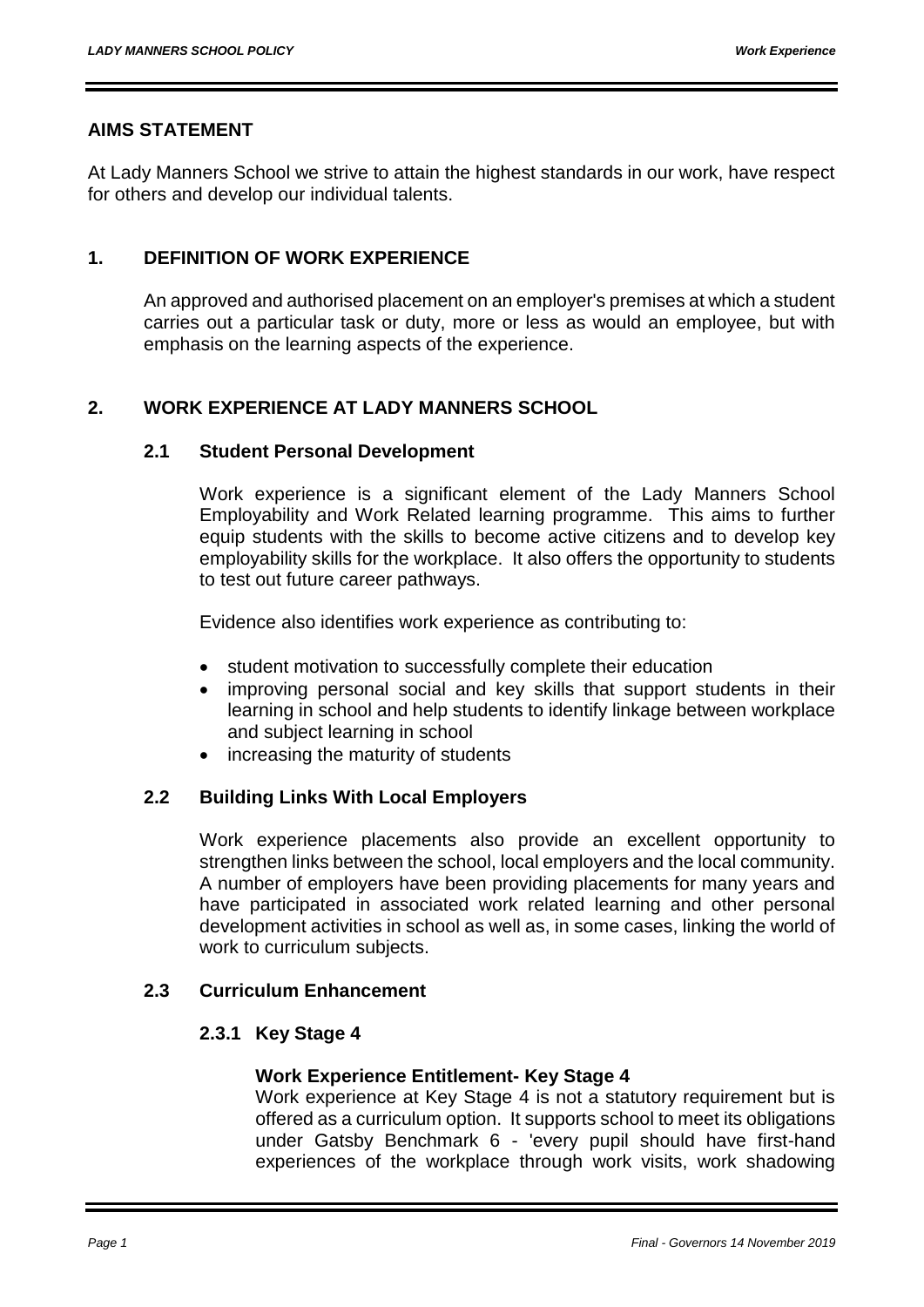and/or work experience to help their exploration of career opportunities, and expand their networks'.

Parents have the option to permit their son or daughter to opt out of a formal work experience week. Alternative arrangements will be put in place for these students during the week of work experience.

#### **Work Experience In The Curriculum - Key Stage 4**

Work experience is a one week programme, preparation for which is undertaken through Form Tutor time and through discrete health and safety lessons. Students are encouraged to identify in advance specific learning objectives from work experience. A full de-briefing session is built into the programme delivery.

Placement providers are encouraged to complete an assessment form on a student's performance on placement. This provides evidence of student progress towards key employability skills and can be included in Records of Achievement.

Students and parents are encouraged to find their own placements and this process is supported by the Head of Careers and Employability who can make use of the department's employer contacts.

There is a specific Myvle page for 'Upper School Work Experience'.

#### **Extended Work Experience Placements For Targeted Students.**

Targeted students at Key Stage 4 may be offered the opportunity to undertake a timetabled work placement for up to 1 day per week. No students below this Key Stage can be considered for offsite work placements, although some Key Stage 3/Year 9 students may be considered for offsite 'Alternative Education' provision.

Extended work placement opportunities are likely to prove most beneficial to students who have specific SEND issues, who are disaffected or who lack confidence and self-esteem.

The procedures for identifying students are included as part of **Appendix A** 'Extended Work Experience Placements for Key Stage 4 and Sixth Form students'.

#### **2.3.2 Sixth Form Work Experience**

#### **Post 16 Study Programme**

Work experience is a key component of the 16 to 19 study programme and is timetabled as a 1 week programme for Year 12 students. It aims to give students the opportunity to develop career choices and further develop and evidence key personal and employability skills for future University and Apprenticeship applications. All students are expected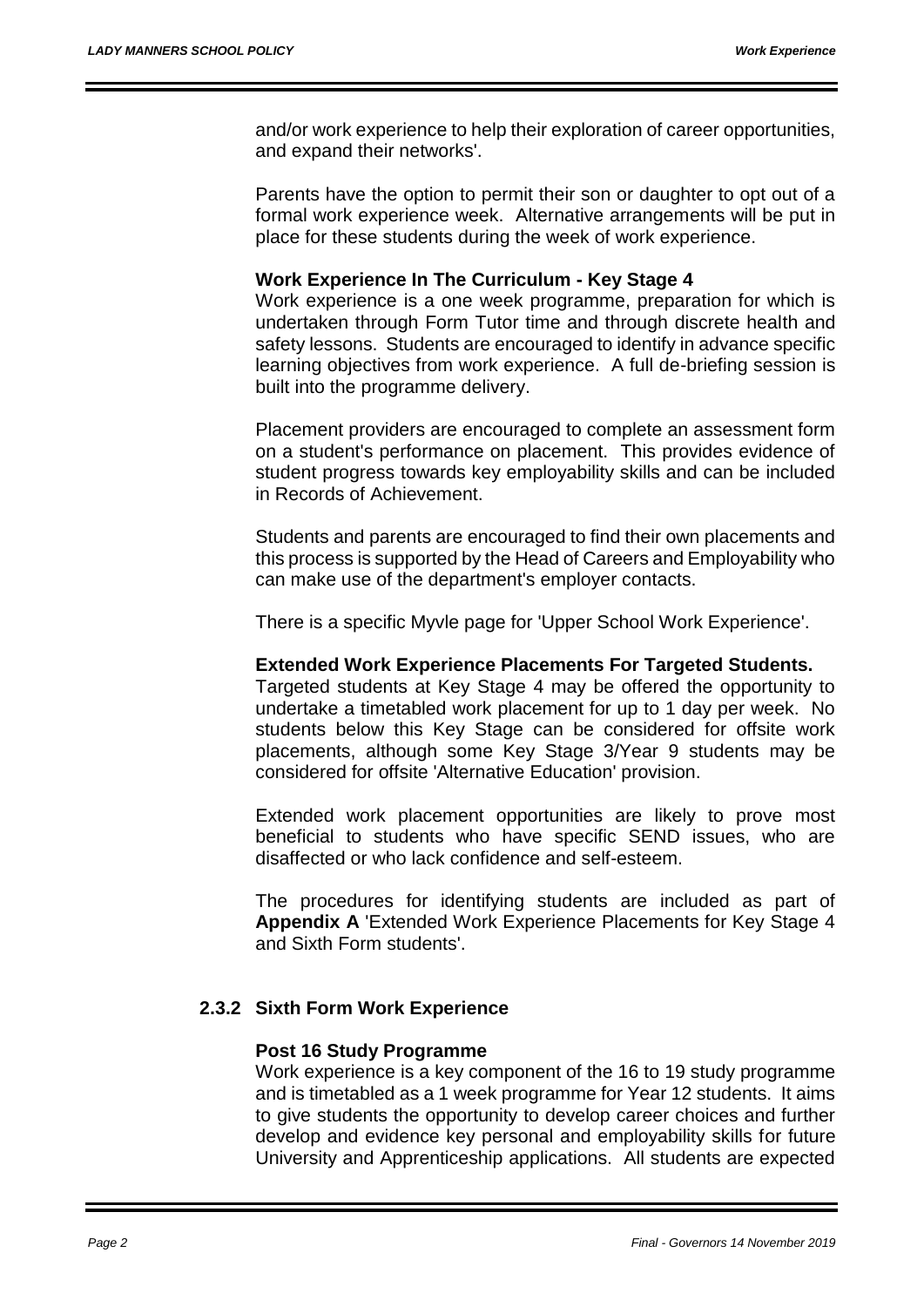to undertake work experience as part of their study programme, whatever future pathway they intend to pursue.

Where students are required to demonstrate a more substantial amount of work experience prior to applying for Higher Education (teaching is an obvious example), this can be supported via a request to the Head of Sixth Form. Students may also have opportunities for one-off work shadowing and this can also be accommodated at the discretion of the Head of Sixth Form.

#### **Extended Work Experience - Core Curriculum**

An extended work placement is an option choice as part of the core curriculum for both Year 12 and Year 13 students. The timing of a placement will be determined by a student's timetable and is likely to be for up to 1 day per week. Placements should be underpinned by a clear learning focus with identified learning outcomes. The focus is usually connected to the career decision making process.

The procedures for this curriculum option are included in **Appendix A** 'Extended Work Experience Placements for Key Stage 4 and Sixth Form students'.

## **3. WORK EXPERIENCE AND THE LAW**

Work experience is underpinned by key regulation, guidance and statute. The Lady Manners School work experience programme is fully compliant with this.

#### **3.1 Scope of the Legislation in terms of age**

Health and Safety and other law defines people by age:

- A young person is anyone under eighteen years of age
- A child is anyone who is not over compulsory school age. He or she has not yet reached the official age at which they may leave school for further learning.

Both young people and children fall under legislation and guidance designed to protect students from risk whilst on work experience.

## **3.2 Key Legislation Includes**

- Health and Safety at Work Act 1974 Education employers have a duty of care towards both employees and non-employees.
- The Management of Health and Safety at Work Regulations 1999 Appointment of a competent person or body to ensure work experience complies with the health and safety legislation.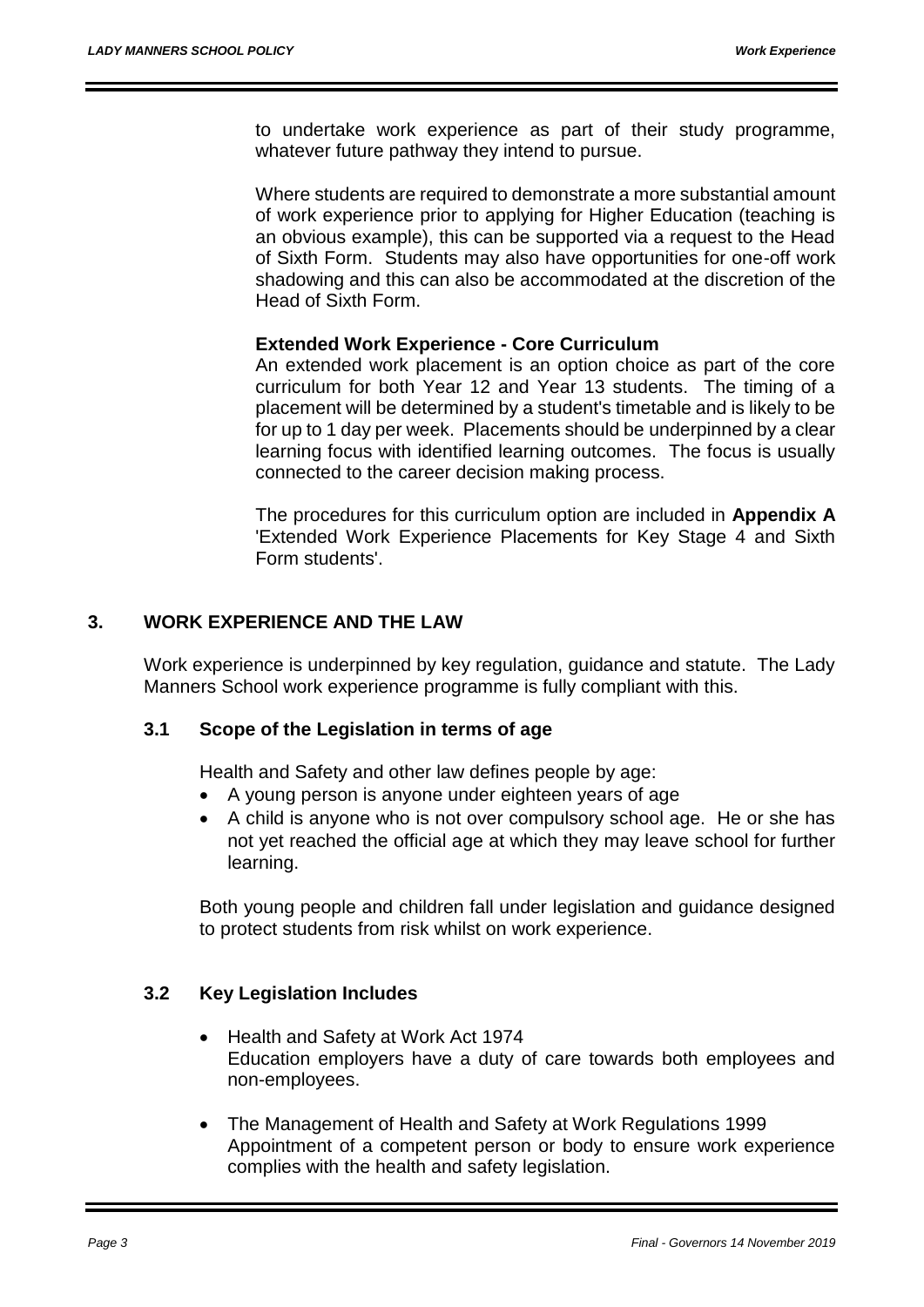Requirement of employers to assess risks to all young people under 18 years of age, before they start work.

Parents or carers of any children below the 'minimum school leaving age' must be aware of the key findings, placement risk assessments and subsequent control measures introduced, before a child starts work experience.

- Working time regulations 1998 Defines the permitted hours of work for young people under the age of 18.
- Children and Safer Recruitment in Education' (2018) Safeguarding of **Students** Statutory guidance on the requirement for DBS checks to be undertaken for supervisors of vulnerable students, lone working and for students on

# **4. MANAGEMENT AND CO-ORDINATION OF WORK EXPERIENCE**

extended work experience placement.

#### **4.1 Education Employer - Lady Manners School Governing Board**

As a Foundation School, the Governing Board is designated as the Education Employer and, as such, is responsible for the management of the work experience programme. The Governing Board retains the duty of care for the well-being of all students whilst on placement and must ensure their health, safety and welfare.

The key duties of the Governing Board in relation to work experience are:

• To ensure the placement organiser is competent

health and safety law.

The competence and accreditation of the 'placement organiser' is central to the success of the whole process.

The Governing Board has a duty to ensure that the placement organiser is suitably qualified and carries out the duties for which he or she is responsible.

Should any aspect of the placement involve an external third party, then an appropriate Service Level Agreement should be in place, for example with the Derbyshire County Council Health and Safety/Work experience team, and signed off by both parties. Appropriate financial and quality assurance systems should be in place to monitor the performance of the third party.

 To ensure that students are safe when undertaking a work experience placement Work experience placements must be deemed suitable in terms of welfare and health and safety, whether identified and arranged by organisers or by the student's family. Partners involved in arranging placements, such as placement providers, contractors and sub-contractors, must comply with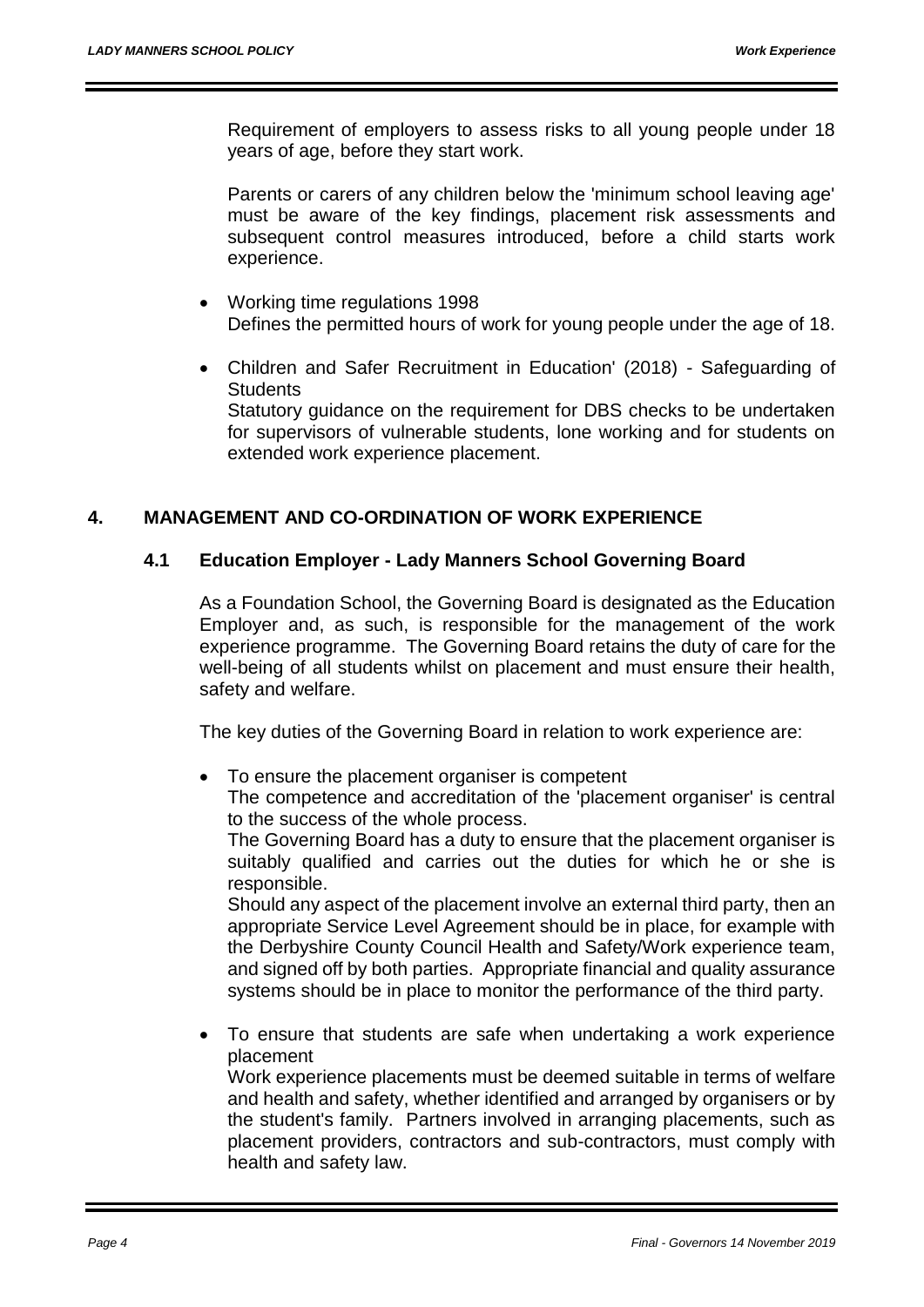- To ensure that members of staff involved in visiting premises are suitably prepared and are not at risk. Under section 3(1) of the Health and Safety at Work Act, an Education Employer must ensure, so far as is reasonably practicable, that employees of the school are not exposed to significant risks to their health and safety whilst visiting students on work experience.
- Safeguarding to ensure that the work experience policy and procedures are fully compliant with Lady Manners School Safeguarding and Child Protection policies.

DBS checks for placement supervisors will be considered or insisted upon where:

- Students are working in a one person business (unless it is a family member)
- Students who have been identified as vulnerable for educational, social, medical or home circumstance reasons
- Students (Key Stage 4) are on an extended work experience placement

## **5. STUDENT AND PARENTAL RESPONSIBILITIES**

#### **5.1 Students**

Written consent - students in Key Stage 4 who participate in work experience will be required to give signed written consent both to participate in work experience and to follow any advice or instructions given to them by school or by an employer and to ensure that they do not compromise their own safety or the safety of others.

Confidentiality - All Key Stage 4 and Sixth Form students participating in work experience are required to give written consent to observe rules of confidentiality when on placement and to conform to an agreed job description and risk assessment.

## **5.2 Parents and Carers**

All parents and carers of Key Stage 4 students must:

- Give their written consent for their son or daughter to participate in work experience.
- Provide written agreement in advance that they have seen and understood and agree to the job description and associated health and safety risk assessments for their son's or daughter's proposed work experience placement.
- Notify school in advance of any health issues that may affect the ability of a student to participate effectively and safely in work experience.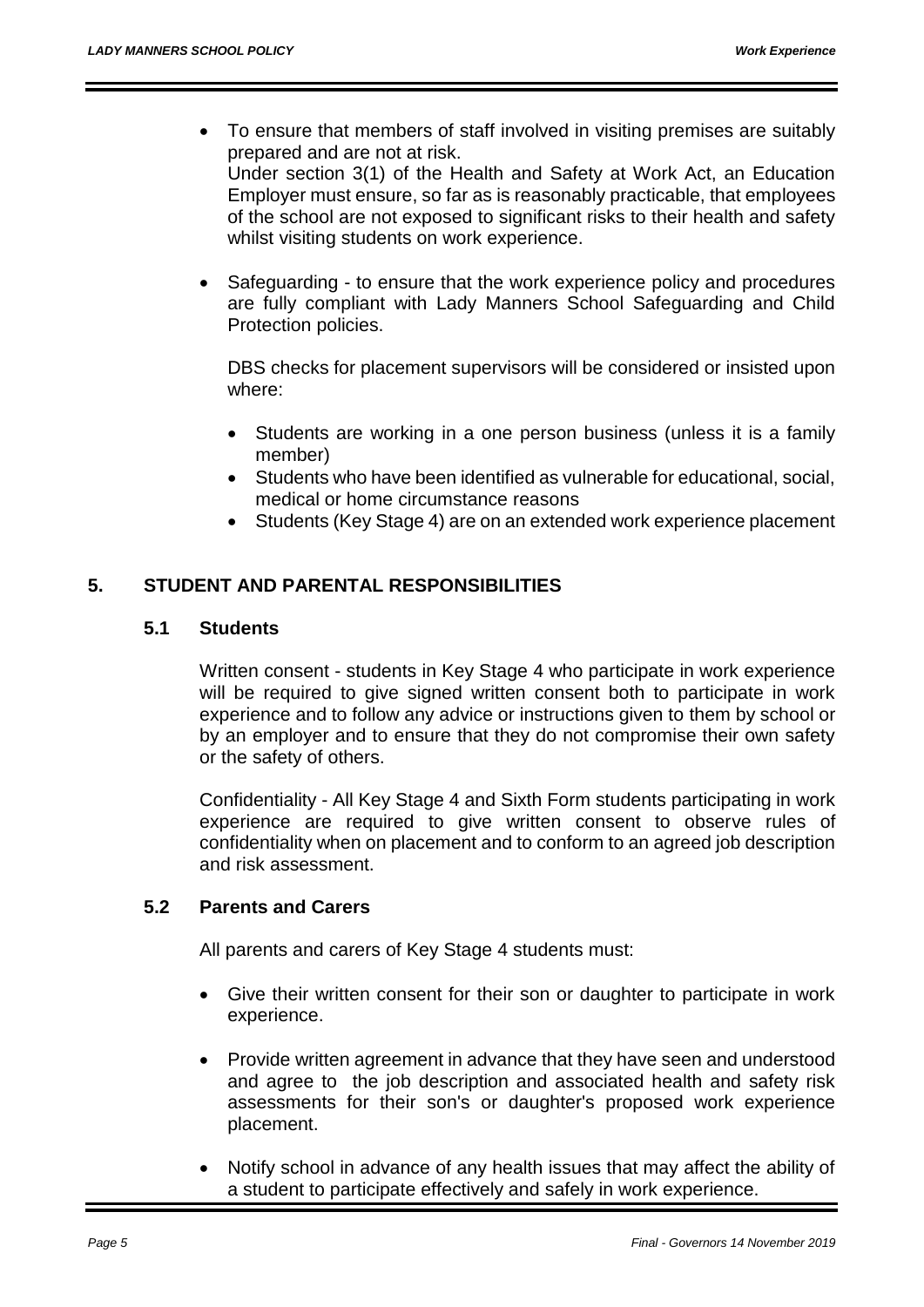Notify the placement organiser immediately of any accident/incident (including near misses) involving their son or daughter on work experience.

## **6. MONITORING AND EVALUATING WORK EXPERIENCE**

The Head of Careers and Employability is responsible for the co-ordination, monitoring and evaluation of the work experience programme and sets out the scheme for work experience on an annual basis. This is monitored and evaluated annually.

# **7. CROSS REFERENCING WITH OTHER POLICIES**

This policy has taken into consideration and has links with the following school policies:

- Teaching and Learning Policy
- Careers, Employability and Enterprise Policy
- PSHE and SRE Policy
- Assessment, Recording and Reporting Policy
- [Health and Safety](http://folders.ladymanners.derbyshire.sch.uk/governors/School%20Policies%20and%20Procedures/Health%20and%20Safety%20Pol.htm) Policy
- Pastoral Care, Guidance and Support Policy
- Safeguarding and Child Protection Policy
- Special Educational Needs and Disabilities Policy

November 2019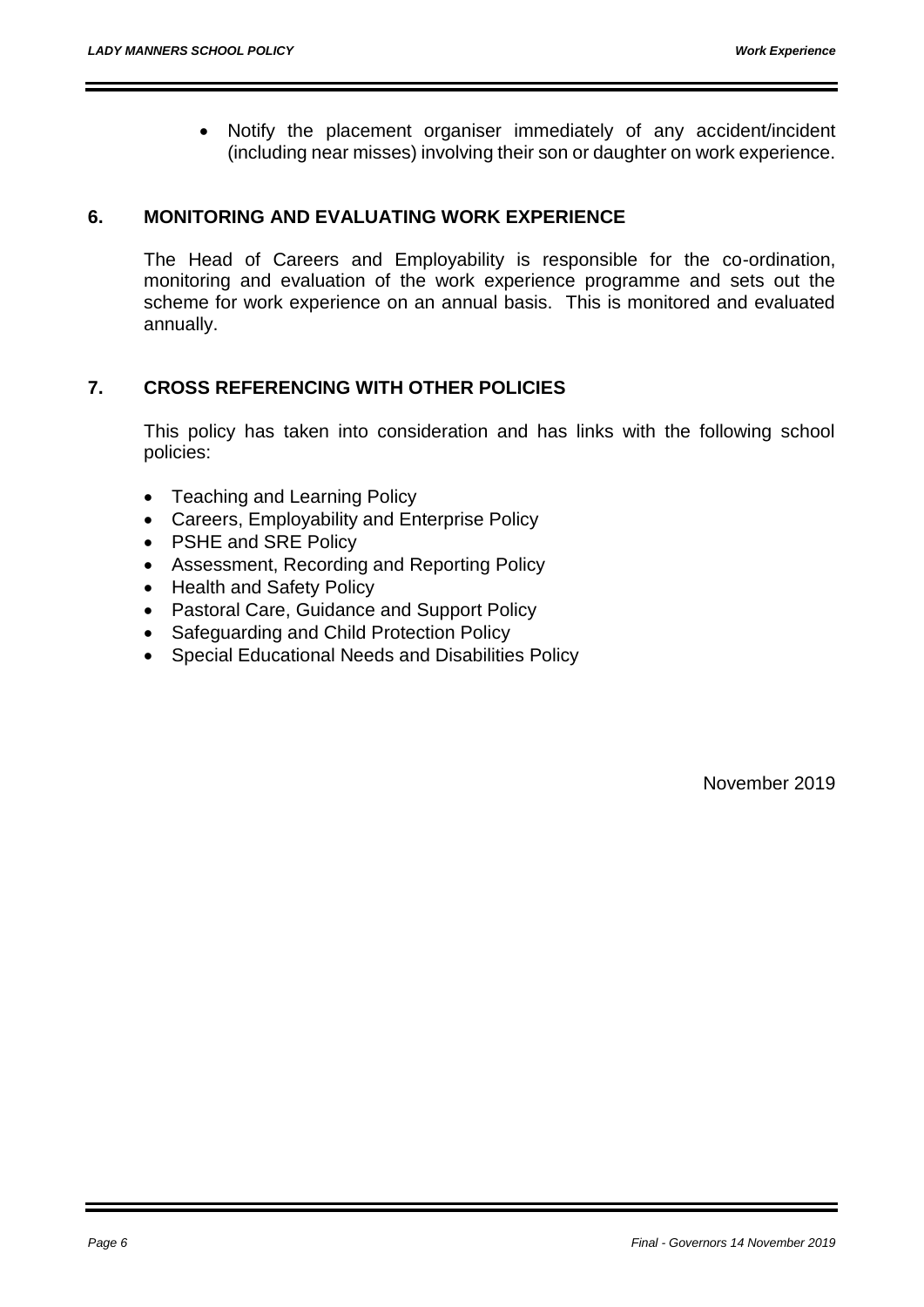# **Appendix A**

## **EXTENDED WORK EXPERIENCE PLACEMENTS FOR KEY STAGE 4 AND SIXTH FORM STUDENTS**

## **Definition**

An extended work experience placement is defined as an 'off site' learning placement with an organisation or an employer that integrates with and complements the school curriculum.

## **Extended Work Experience placements in Key Stage 4**

# **Eligibility**

- These procedures only relate to students in Key Stage 4. No student in Key Stage 3 shall be permitted to access any form of work placement.
- Extended work experience placements apply only to those students in Key Stage 4 for whom it is deemed beneficial to undertake a period of 'off school site' learning.
- Responsibility for identifying students rests with the Key Stage 4 school pastoral and Heads of Year teams. It is not an entitlement for all students.

#### **Setting up a placement**

- A student identified as potentially benefitting from extended work experience should be referred to the Head of Careers and Employability for an initial careers assessment and for subsequent placing into a suitably vetted and approved placement.
- Once a placement has been identified and agreed with a provider, a Health and Safety check, including an assessment of safeguarding issues, will be undertaken by the Head of Careers and Employability. At this point, any SEND issues affecting the student will be discussed with the employer. A Health and Safety assessment form (WEX-2) will be generated. Details of the job role and associated hazards, risk assessments and prohibitions will then be generated and the placement may be referred to the DCC Health and Safety team depending on the level of risk identified.
- The primary supervisor of a student on extended work experience placements should be subject to an enhanced DBS check, unless the placement is such that DBS checks are required for all staff who work in the placement. An example of this would be a school-based placement.
- Lady Manners School HR department can facilitate this process at no cost to the company or organisation concerned.
- A placement provider must also sign up to the Letter of Understanding between the company and Lady Manners School.